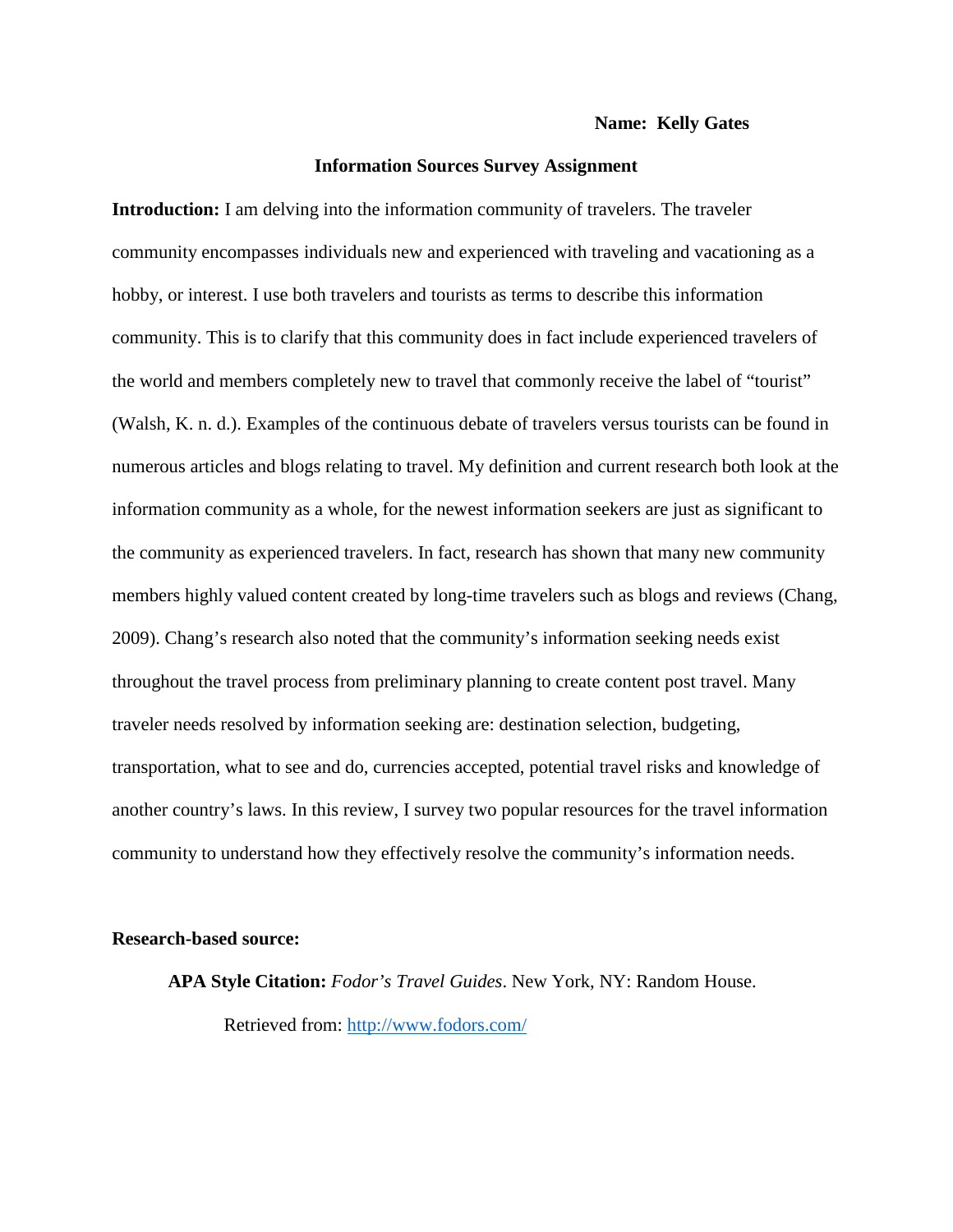**Position within the information cycle:** This source is late in the information cycle. *Fodor's Travel Guidebooks* are annualized guidebooks published as hardcopies and ebooks. Due to the process used by *Fodor's* to hire travel writers all over the world to explore and review destinations, there is a timely process involved with researching, editing, and publishing the information before it can be accessed by the information community (Our editorial policy, 2017). New editions are printed for travel destinations as updated information is compiled and edited.

**Scope and content:** *Fodor's* currently covers over 7500 travel destinations worldwide and utilizes on-the-ground research of 700 travel writers, local to or experts on the location, to compile detailed travel information (About us, 2017). As their website states: "For 80 years, *Fodor's Travel* has been a trusted resource offering expert travel advice for every stage of a traveler's trip" (About us, 2017). *Fodor's* provides researched information covered in extreme detail that a traveler could find useful in information seeking such as local popular spots, how to tip in another country, budgeting, timemanagement planning, and more (Fodors.com).

**Credentials and authority of the author, editor, and/or publisher:** *Fodor's Travel* has 80 years of experience in the publication of annualized travel guides. The first annual guidebook available to the travel and tourism information community was published by founder Eugene Fodor in 1936 titled *On the Continent: An Entertaining Travel Annual*  (About us, 2017). *Fodor's Travel* employs numerous writers, editors, and photographers to compile destination research for the large number travel guides published. This makes detailing each contributor's credentials difficult. But as a whole publication, *Fodor's Travel* is consistently recognized for its integrity in publishing well researched travel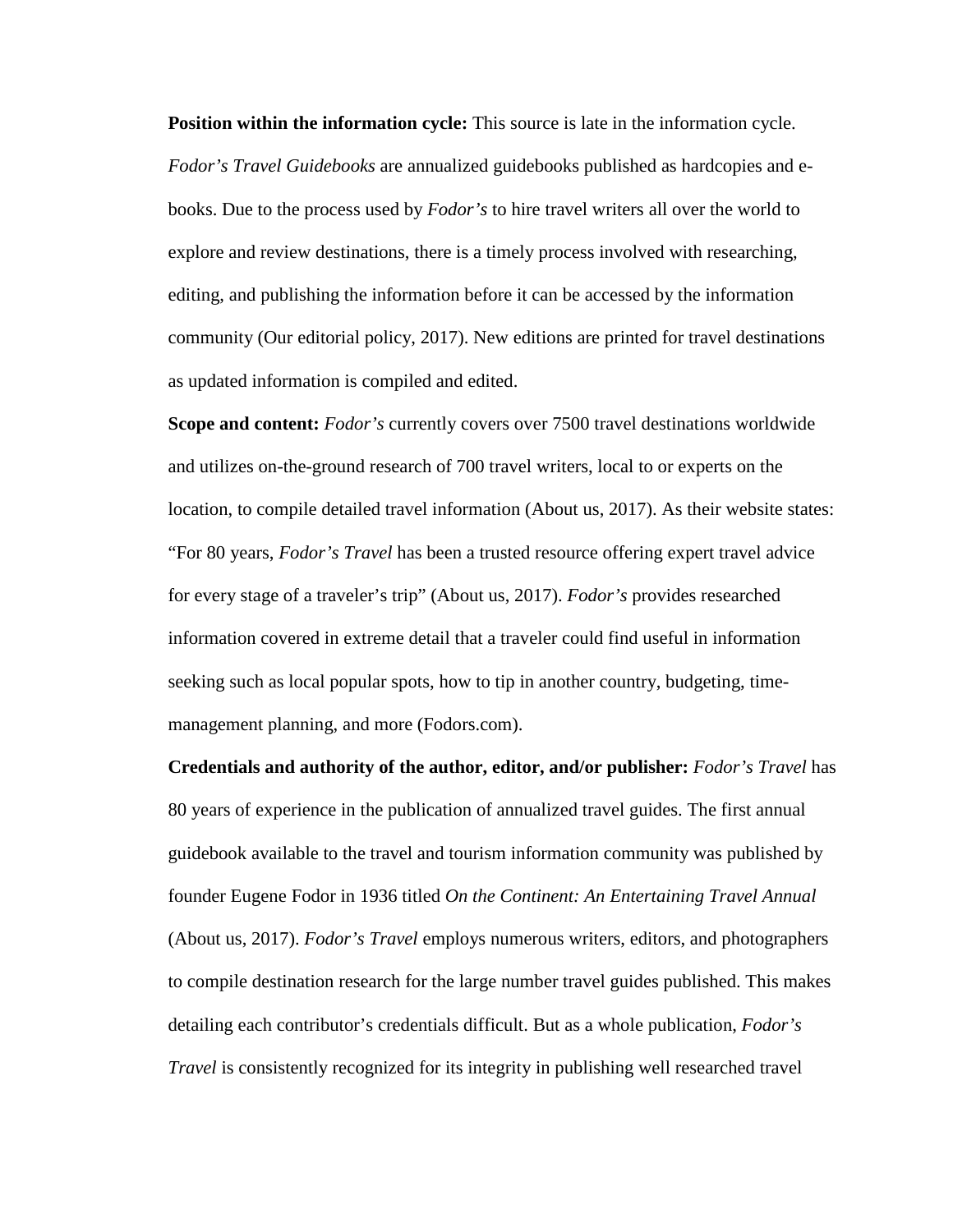guides for its users. The Society of American Travel Writers Foundation has consistently awarded *Fodor's.* Most recently, the publication received the Lowell Thomas Award for works published in 2016 for its *Brooklyn Travel Guide* (SATW Foundation, n. d.).

#### **Purposes and uses:**

The purpose of *Fodor's Travel* is to provide thorough and accurate travel information for their users. The goal is to provide a compilation of crucial information in one place for the information-seeking traveler. For the information seeker, the publications cover destination knowledge that can be useful before, during, and after the travel experience (About us, 2017). As Chang (2009) pointed out in her research on this information community, travelers are constantly utilizing information through every part of their travel experience.

**Intended audience:** The intended audience is any member of the travel and tourism information community. *Fodor's Travel* compiles researched travel information that advanced and inexperienced travelers will find useful on their journeys.

**Design:** The information in these travel guides is available electronically and in hardcopy. By publishing content electronically and in hardcopy, the publication works to be extremely accessible for its audience as they travel. It also keeps it audience up-to-date with around 130 annual editions produced and a website and apps that receive over 2 million users monthly (Adriani, 2011).

**Currency and frequency of update:** This resource produces annual editions of its guidebooks. This allows for updated information to be researched and edited before being added into the newest edition of that destination's travel guide (Our editorial process, 2017).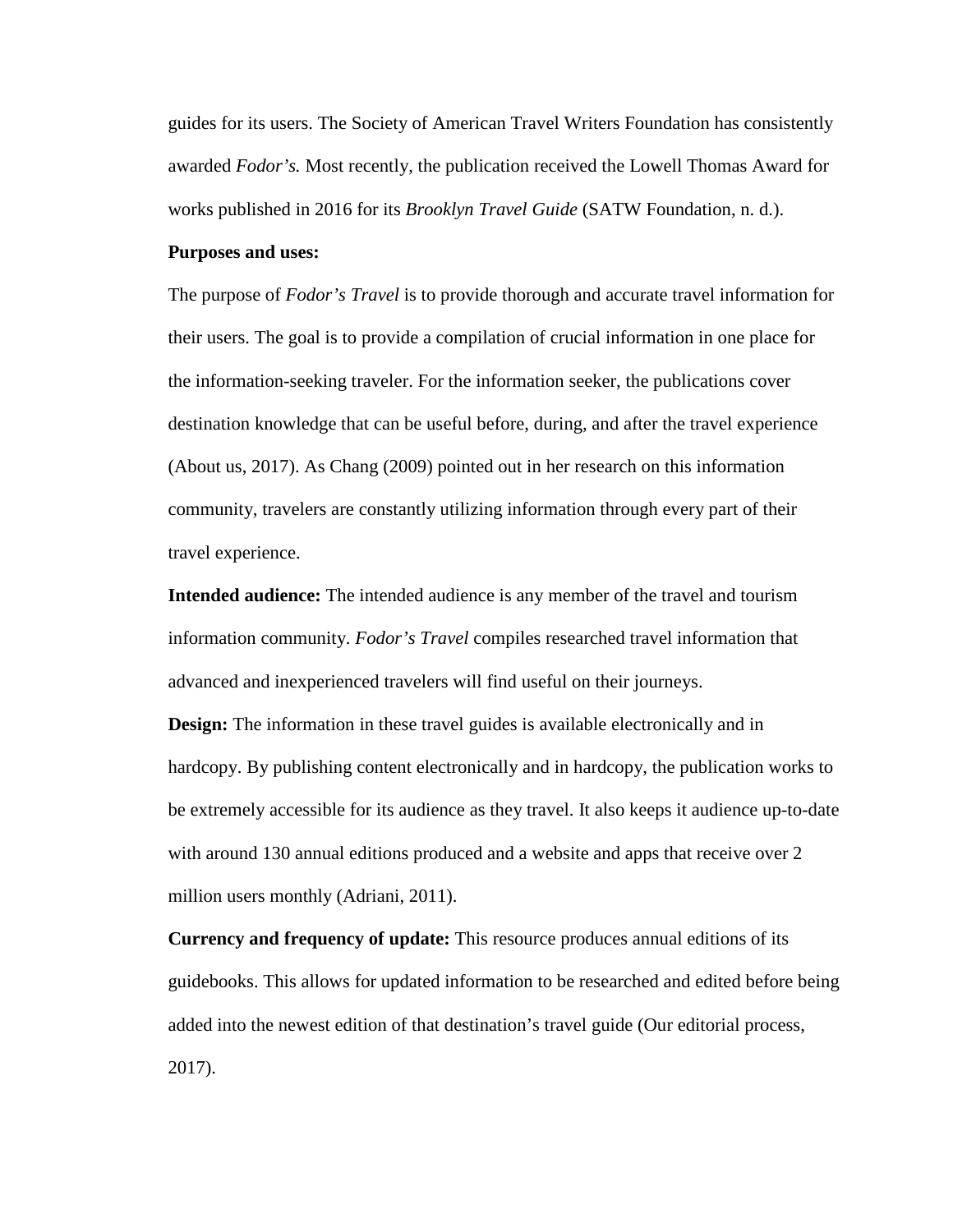**Biases and gaps:** Their editorial policy covers the rigorous operational rules they have established for their travel writers. For example, primary source research is required from the travel writer and secondary sources for information are unacceptable. But with this, *Fodor's Travel* does acknowledge that occasional cases of plagiarized content by writers can and has occurred affecting the integrity of that edition (Our editorial policy, 2017).

**Value for your information community:** With its 80 years of experience and annual production of thorough and detailed travel guides, *Fodor's Travel* has made a name for itself as a reliable source of well-researched travel information. Its ability to be accessible in multiple formats and its ability to effectively research traveling in thousands of worldwide locations, make it a consistently used resource by the travel and tourism information community.

## **Community-based source:**

**APA Style Citation:** TripAdvisor. Retrieved from:<https://www.tripadvisor.com/> **Position within the information cycle:** TripAdvisor is early in the information cycle. The user created posts can be added at any time within that traveler's journey from the day of the experience to a week later when creating content for other community members. Research from multiple sources, such as Bjork and Kauppinen-Raisanen (2015) confirms that the travel and tourism information community wants to create content during and after their travels alongside seeking information. TripAdvisor allows for this instant creation of new community content.

**Scope and content:** TripAdvisor's user created content enables this information community to have reviews from like-minded community members on accommodations,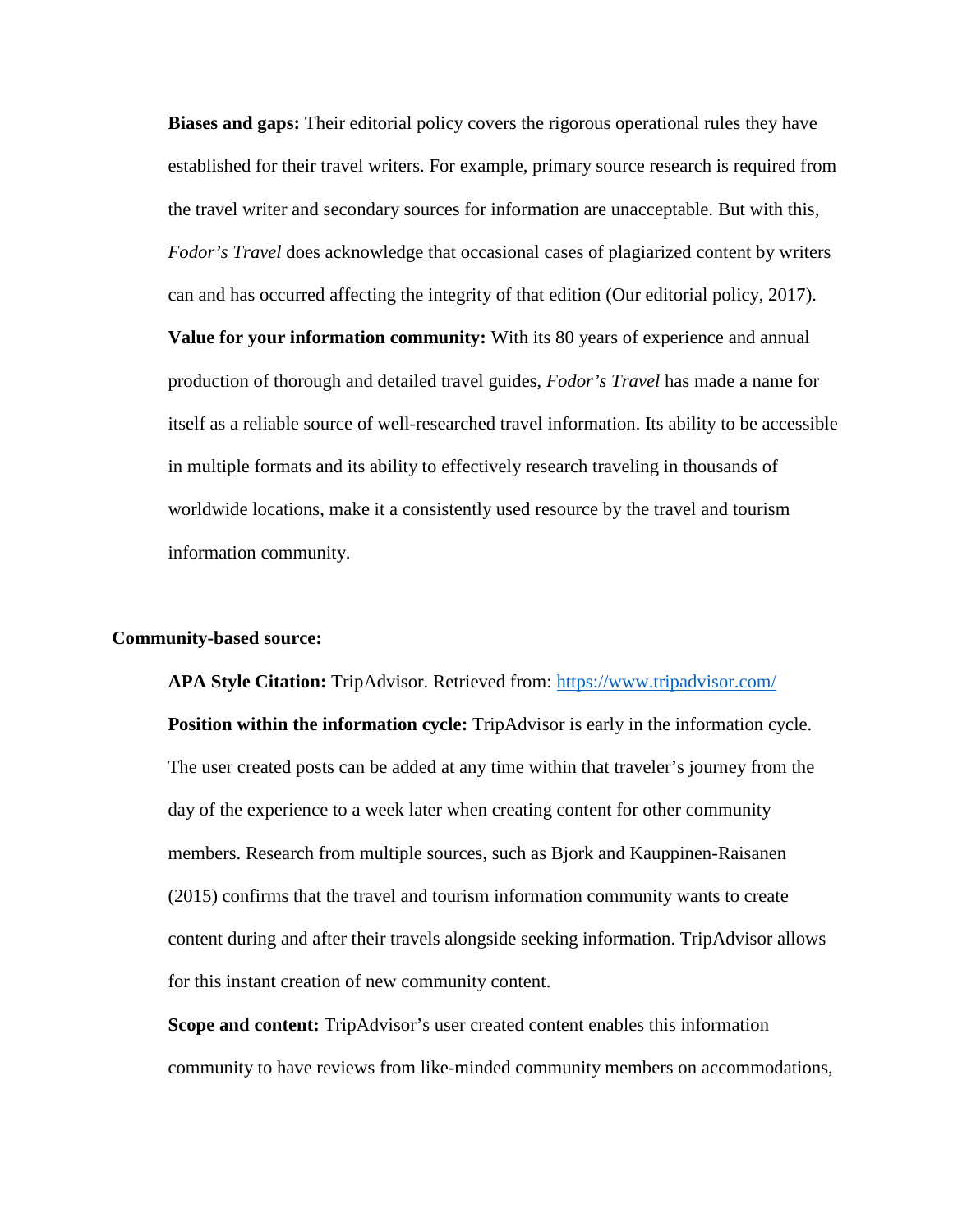attractions, airlines and restaurants. TripAdvisor "provides travelers with the wisdom of the crowds" to help them make numerous travel decisions (About TripAdvisor, 2017). Currently TripAdvisor claims to have over 535 million user created reviews.

#### **Credentials and authority of the author, editor, and/or publisher:**

Reviews on TripAdvisor are all user created. In terms of credentials, accuracy of some statements can be questionable. But research indicates that this information community values information created by fellow members, such as personal reviews. Chang's (2009) study of backpackers showed that one of the earliest areas of information seeking completed by this subset of travelers was discovering community-based sources.

**Purposes and uses:** The purpose of TripAdvisor is to provide user created reviews for fellow travelers and tourists. By sourcing the opinions of like-minded vacationers, a travel community member might feel more satisfied by the information they receive as they make their own travel decisions. Being able to access useful knowledge, such as user reviews on hotels, removes a barrier for the information seeker. By knowing what fellows community members thought, the traveler feels more satisfied with their decision-making (Kourouthanassis et al., 2017).

**Intended audience:** The audience and the creators of this information are one in the same for this community-based source. All members of this information community can find this user-created content useful and can also participate in the creation of future reviews.

**Design:** TripAdvisor is a website that can be easily accessible by the information community. TripAdvisor also has an App that can be downloaded by users. The brand,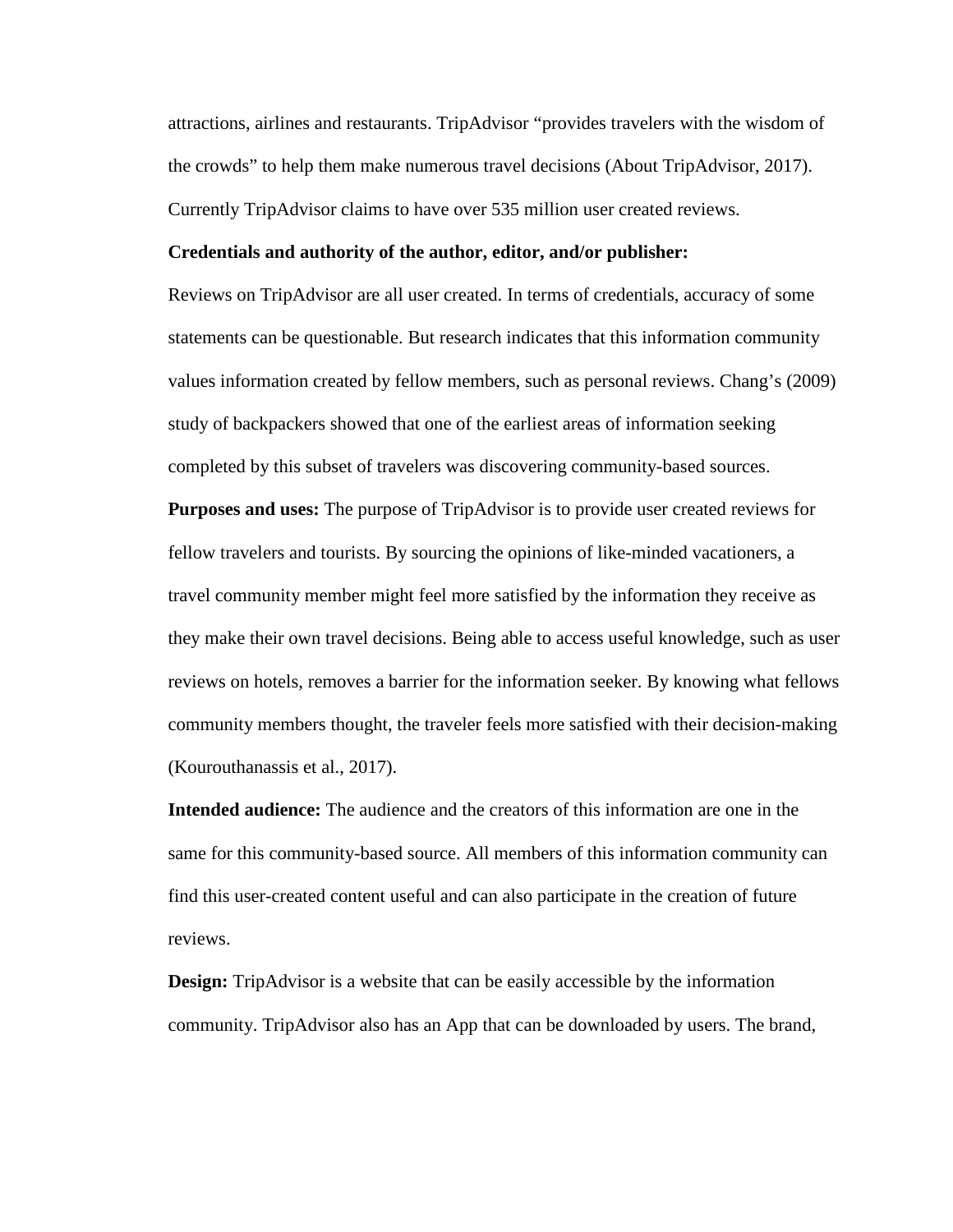TripAdvisor, is its own company that has other functions like price comparison, but its main component is its community created content (About TripAdvisor, 2017).

**Currency and frequency of update:** TripAdvisor's hundreds of millions of travel related reviews can be added to at any time by the community. Some reviews are more current than others depending on a variety of factors, such as businesses closing and popularity of the accommodation, restaurant, or attraction.

**Biases and gaps:** Since the content of the reviews is entirely created by the individual, biases definitely arise on TripAdvisor. Filtering through unnecessarily scathing reviews and possible inaccurate information can be a consistent issue for the information community's use of this source. TripAdvisor explains that they do not fact-check every review due to the large quantity of reviews, but will screen reported reviews to ensure content is family friendly, posted in correct location, and follows guidelines (Help Center, 2017).

**Value for your information community:** TripAdvisor states that they "believe the sheer volume of content enables travelers to spot trends" that will aid in making the travel decisions that will aid in answering the information needs of the community. Though these numbers could lead to issues of "travel information overload," as Kourouthanassis et al. (2017) discussed in their article, the sheer number of users posting reviews and continuously creating information show that TripAdvisor is a significant communitybased source to aid the information needs of the travel and tourism information.

**Compare and Contrast:** These two sources achieve a similar goal of providing travel information but from very different approaches. *Fodor's* uses travel writers to complete in-field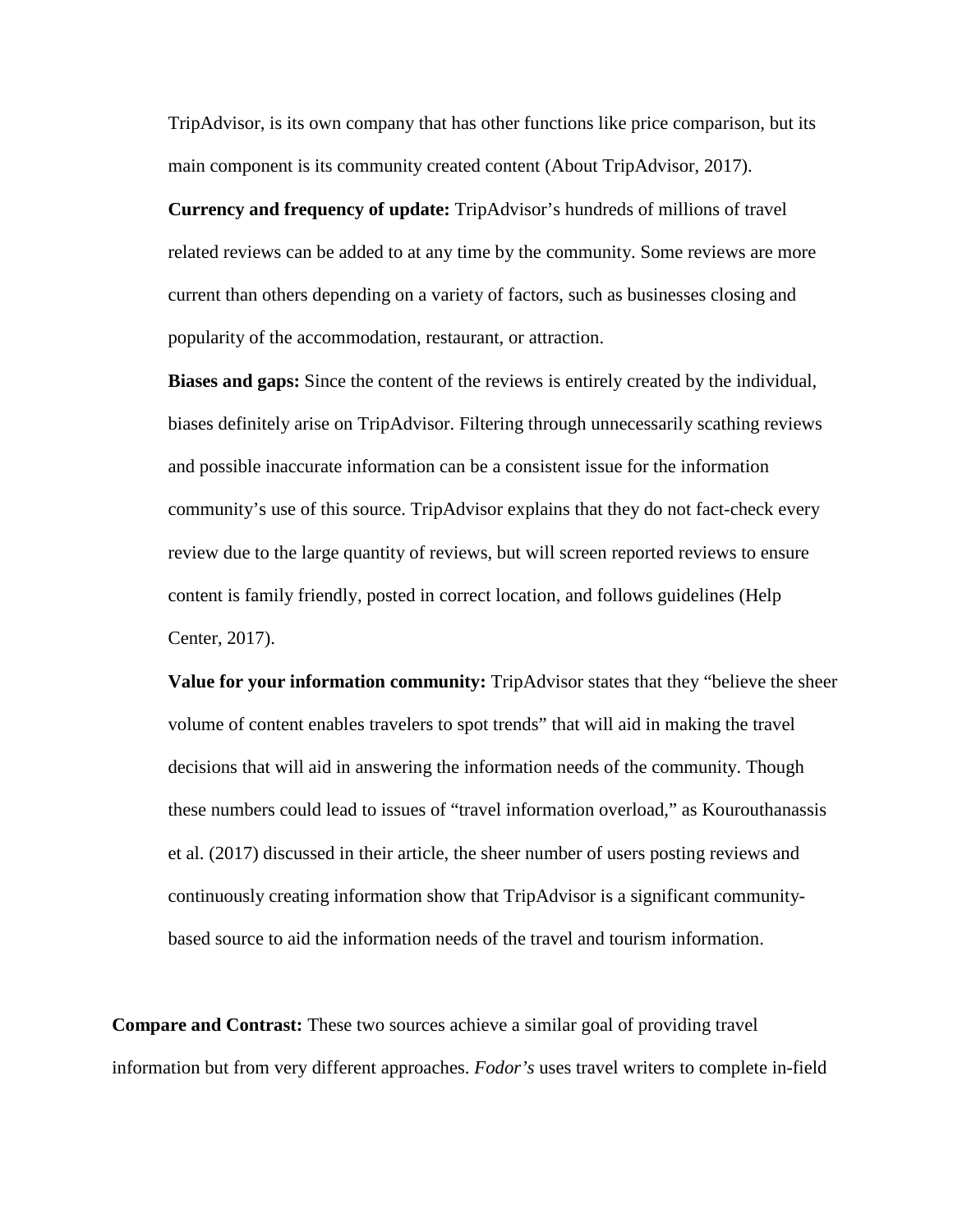research going directly to worldwide locations to provide the most up-to-date and thorough information. While the information from *Fodor's Travel* is in depth, its late position in the information cycle does create concerns of information not being current. Information compiled into an annualized publication does not satisfy the need of knowing the most current thoughts on travel locations like an instantaneous user post on TripAdvisor. Both sources supply the travel community very useful information, but have very different approaches to how the information is presented. When seeking thoroughness and well-researched content, *Fodor's Travel* is a great resource to access. When seeking the opinions of fellow community members creating information, community-based TripAdvisor is an easily accessible option. Both sources address the travel and tourism information community's needs.

**Reflection:** As a personal fan of flipping through hardcopy travel guides, I have always enjoyed resources like *Fodor's*. They always feel so meticulously detailed and it seems that the travel writers put a lot of effort into providing accurate information. My personal anecdote, researchbased sources like *Fodor's* are my go to for preliminary information seeking when planning a vacation and a community-based source like TripAdvisor is my quickly accessible go to for knowing other travelers positives and negative reviews to aid me with decision making. Both sources affectively serve the information community by operating affectively in their respective realms of travel information.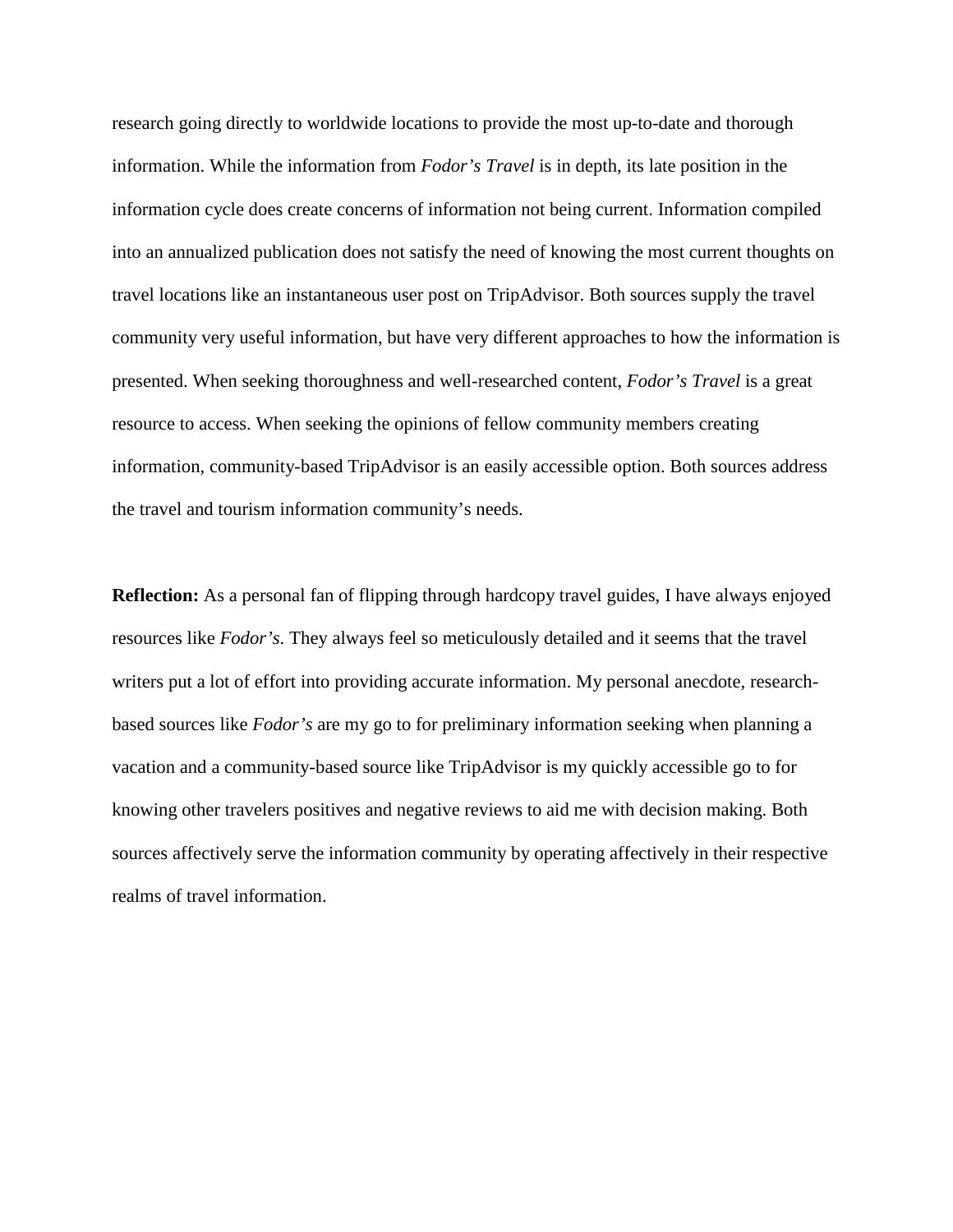# **Reference:**

About TripAdvisor. (2017). Retrieved from:<https://tripadvisor.mediaroom.com/us-about-us> About us. (2017). *Fodor's Travel.* Retrieved from

[http://www.fodors.com/about/us/ftp\\_about.cfm](http://www.fodors.com/about/us/ftp_about.cfm)

- Adriani, L. (2011, March 28). Fodor's makes itself at home in digital group. *Publishers Weekly.*  Retrieved from [https://search-proquest](https://search-proquest-com.libaccess.sjlibrary.org/docview/861622923?accountid=10361&rfr_id=info%3Axri%2Fsid%3Aprimo)[com.libaccess.sjlibrary.org/docview/861622923?accountid=10361&rfr\\_id=info%3Axri%](https://search-proquest-com.libaccess.sjlibrary.org/docview/861622923?accountid=10361&rfr_id=info%3Axri%2Fsid%3Aprimo) [2Fsid%3Aprimo](https://search-proquest-com.libaccess.sjlibrary.org/docview/861622923?accountid=10361&rfr_id=info%3Axri%2Fsid%3Aprimo)
- Bjork, P., Kauppinen-Raisanen, H. (2015) Contemporary insights to the dynamic pre-trip information sourcing behavior. *Tourism and Hospitality Research*, *15*(1), 39-53. Retrieved from

[http://journals.sagepub.com.libaccess.sjlibrary.org/doi/abs/10.1177/1467358414553](http://journals.sagepub.com.libaccess.sjlibrary.org/doi/abs/10.1177/1467358414553871) [871](http://journals.sagepub.com.libaccess.sjlibrary.org/doi/abs/10.1177/1467358414553871)

- Chang, S.-J. (2009). Information research in leisure: Implications from an empirical study of backpackers. *Library Trends*, *57*(4), 711-728. Retrieved from <https://www.press.jhu.edu/journals/library-trends>
- *Fodor's Travel Guides*. New York, NY: Random House.

Fodors.com. Retrieved from <http://www.fodors.com/>

Help Center. (2017) *Trip Advisor*. Retrieved from<https://www.tripadvisorsupport.com/hc/en-us>

Kourouthanassis, P. E., Mikalef, P., Pappas, I. O., & Kostagiolas, P. (2017). Explaining travellers online information satisfaction: A complexity theory approach on information needs, barriers, sources, and personal characteristics. *Information & Management, 54*(6), 814-824. doi: 10.1016/j.im.2017.03.004